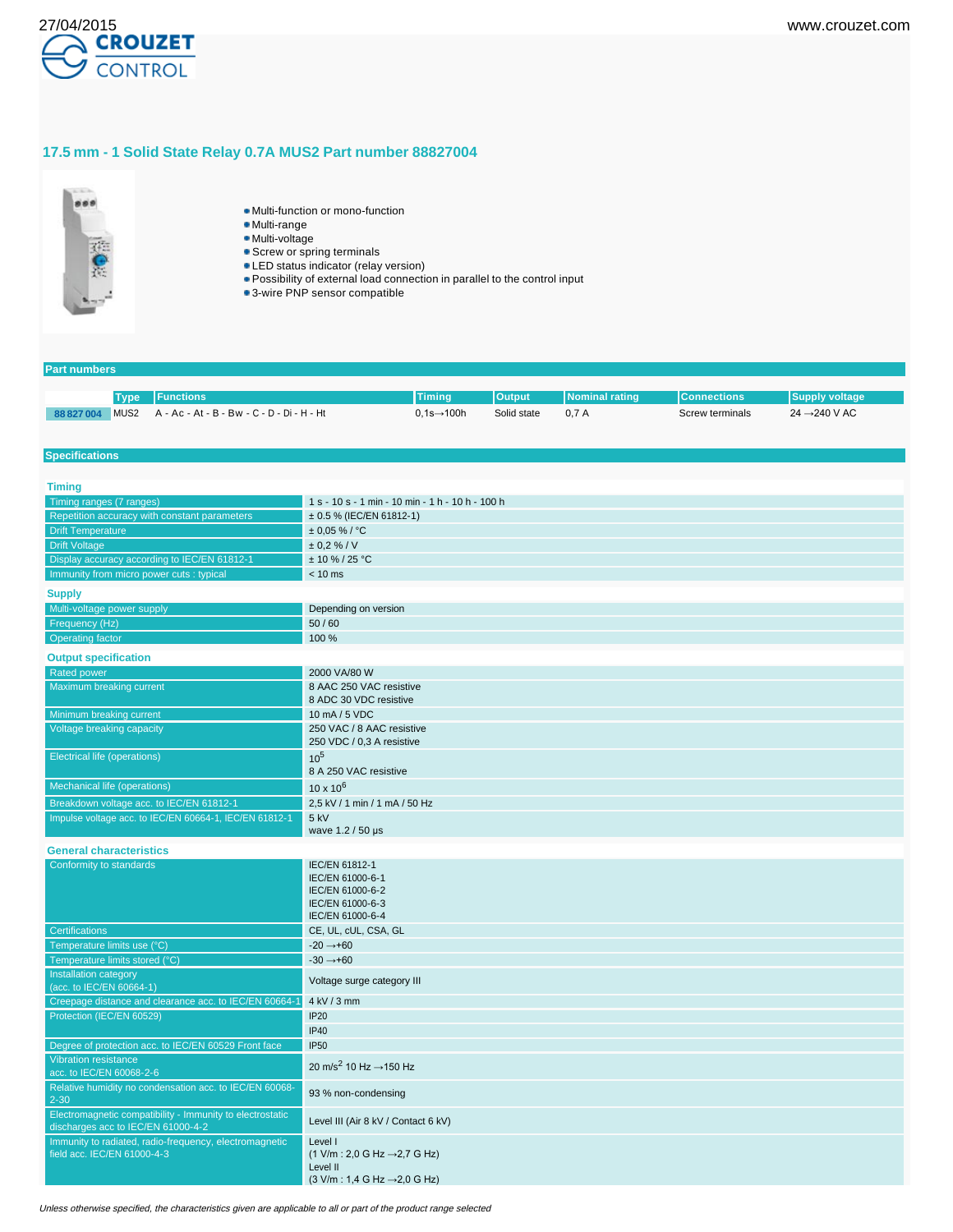27/04/2015 www.crouzet.com

|                                                                                     | Level III<br>$(10 \text{ V/m} : 80 \text{ M Hz} \rightarrow 1 \text{ G Hz})$                                                                             |
|-------------------------------------------------------------------------------------|----------------------------------------------------------------------------------------------------------------------------------------------------------|
| Immunity to rapid transient bursts acc. to IEC/EN 61000-4-                          | Level III (direct 2 kV / Capacitive coupling clamp 1 kV)                                                                                                 |
| Immunity to shock waves on power supply acc. to IEC/EN<br>61000-4-5                 | Level III (2 kV / common mode 2 kV/residual current mode 1 kV)                                                                                           |
| Immunity to radio frequency in common mode acc. to<br>IEC/EN 61000-4-6              | Level III (10V rms: 0.15 M Hz to 80 M Hz)                                                                                                                |
| Immunity to voltage dips and breaks acc. to IEC/EN 61000-<br>$4 - 11$               | 0 % residual voltage, 1 cycle<br>70 % residual voltage, 25/30 cycles                                                                                     |
| Mains-borne and radiated emissions acc. to EN 55022<br>(CISPR22), EN55011 (CISPR11) | Class B                                                                                                                                                  |
| <b>Fixing: Symmetrical DIN rail</b>                                                 | 35 mm                                                                                                                                                    |
| Terminal capacity Single-wire without ferrule                                       | 1 x 0.5 $\rightarrow$ 3.3 mm <sup>2</sup><br>(AWG 20 $\rightarrow$ AWG 12)<br>2 x 0.5 $\rightarrow$ 2.5 mm <sup>2</sup><br>(AWG 20 $\rightarrow$ AWG 14) |
| Terminal capacity Multi-wire with ferrule                                           | 1 x 0.5 $\rightarrow$ 2.5 mm <sup>2</sup><br>(AWG 20 $\rightarrow$ AWG 14)<br>2 x 0.5 $\rightarrow$ 1.5 mm <sup>2</sup><br>(AWG 20 $\rightarrow$ AWG 16) |
| <b>Housing material</b>                                                             | Self-extinguishing                                                                                                                                       |
| Shock test IEC/EN 60068-2-27                                                        | $15 g - 11 ms$                                                                                                                                           |
| Short interruption on power line acc to IEC/EN 61000-4-11                           | 0 % residual voltage, 250/300 cycles                                                                                                                     |





# **Curves**

**Function Ac**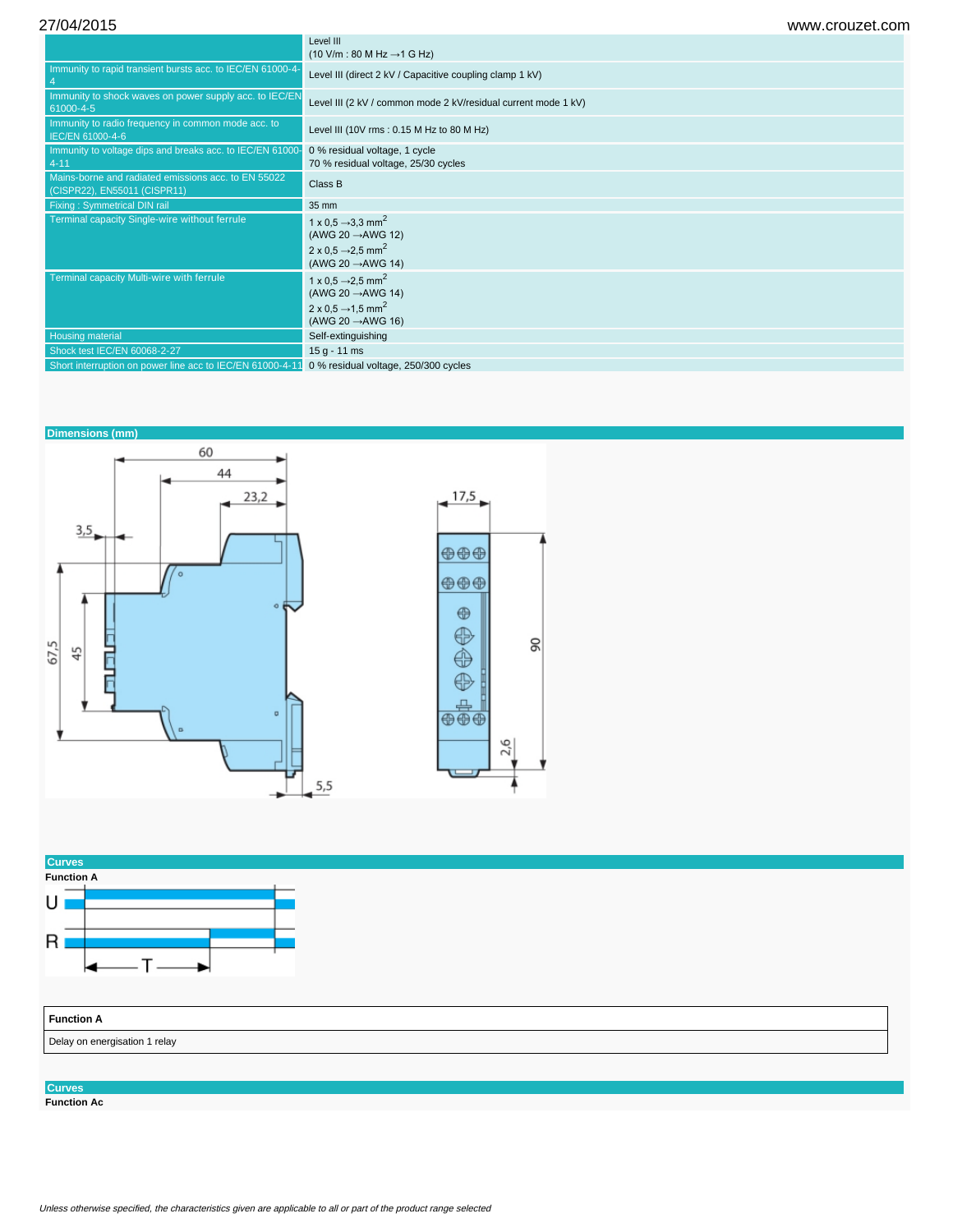



# **Function Ac**

Timing after closing and opening of control contact 1 relay



#### **Function At**

Timing on energisation with memory 1 relay





| <b>Function Bw</b>                |  |  |  |
|-----------------------------------|--|--|--|
| Pulse output (adjustable) 1 relay |  |  |  |
|                                   |  |  |  |

### **Curves**

**Function C**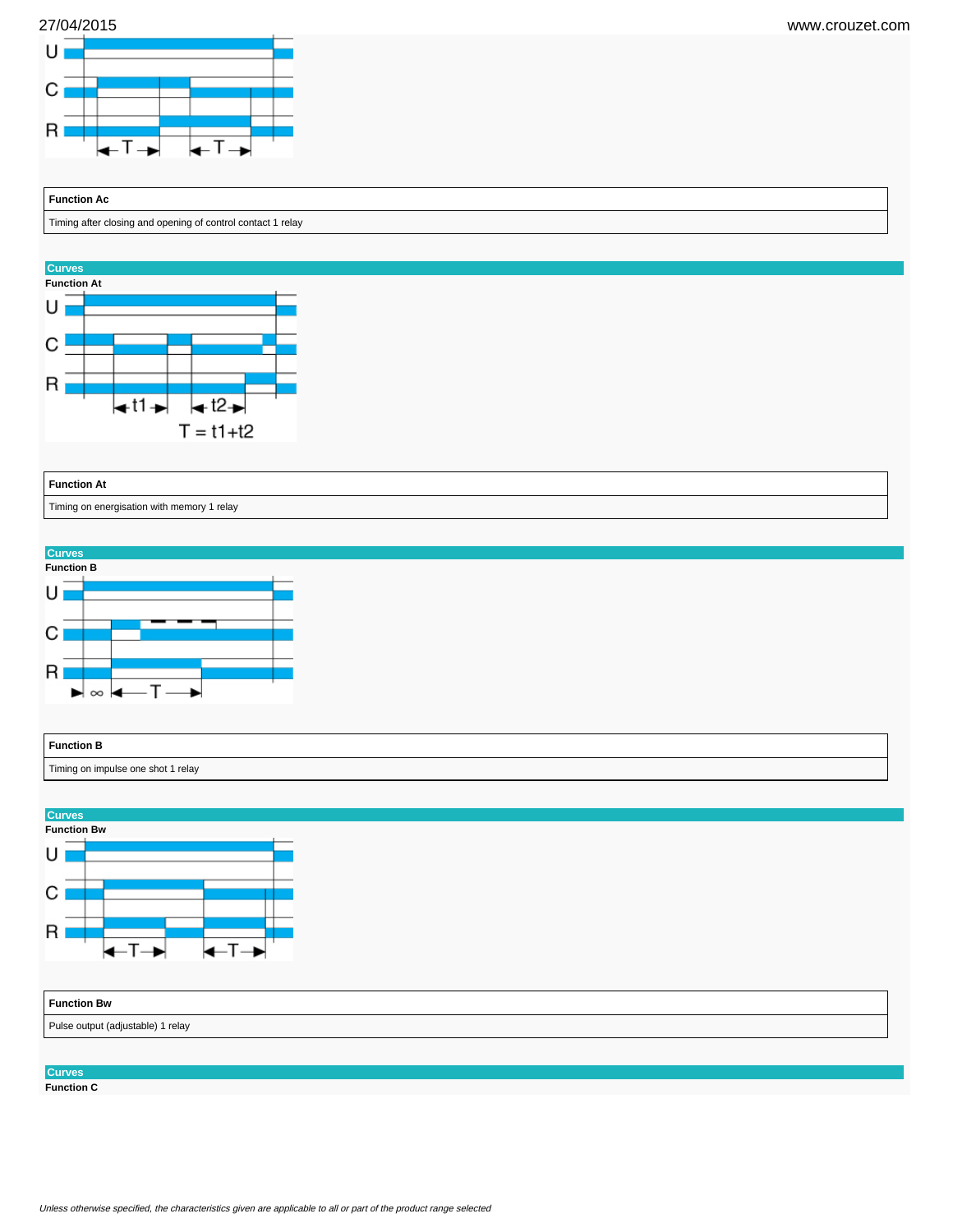



**Function C** Timing after impulse 1 relay



| <b>Function D</b>             |  |
|-------------------------------|--|
| Flip-flop Pause start 1 relay |  |